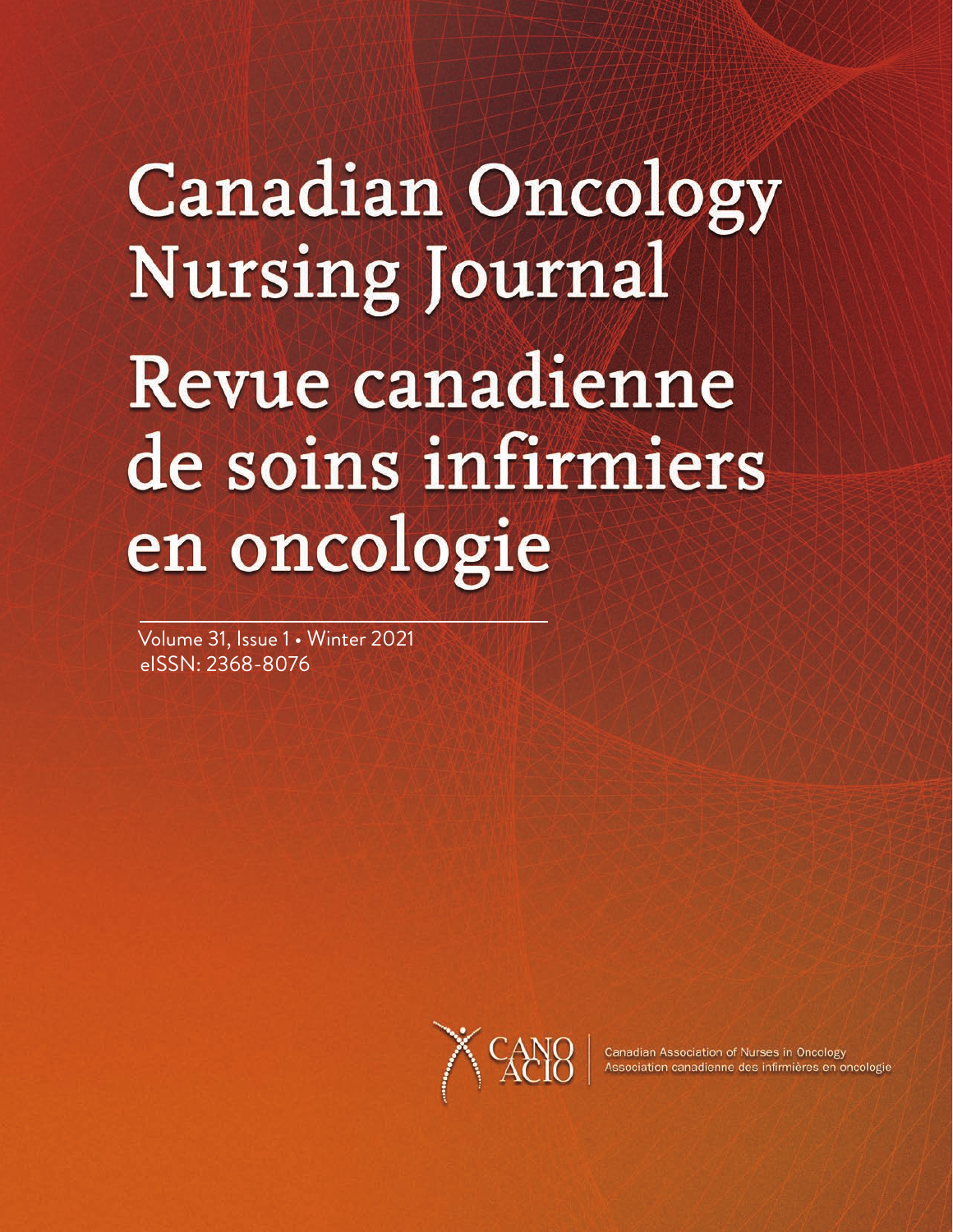# Building competency in hematopoietic stem cell transplant coordination: Evaluating the effectiveness of a learning pathway for nurses new to this role

**by Cheryl Page, Charissa Cordon, and Jiahui Wong**

# **ABSTRACT**

*There has been an increased need for highly skilled nursing staff trained in hematopoietic stem cell transplant (HSCT) care driven by the increase in transplant eligible patients (CCO, 2017). There is a lack of literature pertaining to orientation to HSCT coordination, a highly specialized nursing role. Historically, orientation to HSCT coordination has been preceptor based without a formal orientation process.* 

*Objectives: For this pilot study, a learning pathway and educational tools were developed and evaluated to support a standardized and systematic approach to the staff education and to improve quality of care.*

# AUTHOR NOTES



Cheryl Page, RN, BScN, BSc, MEd, CVAA(c), CON(C), BMTCN®. De Souza APN Education & Development Clinician supporting Hematology/ Transplant Program Hamilton Health Sciences Email: **pagec@hhsc.ca**

#### Address:

Ward C4, Juravinski Hospital & Cancer Centre of HHS 711 Concession St., Hamilton, ON L8V 1C3 Tel: (905)521-2100 ext. 42195



Charissa Cordon, RN, MN, EdD Chief of Nursing Practise Hamilton Health Sciences

Address: 1F-24 1200 Main St W, Hamilton, ON L8N 3Z5 McMaster University Medical Center Tel: (905)521-2100 ext. 73415



Jiahui Wong, PhD Manager, Curriculum and Program Evaluation de Souza Institute, University Health Network

Address: LuCliff Place, Suite 1903 700 Bay Street Toronto, Ontario M5G 1Z6 Tel: (416) 581-7886

Hamilton Health Sciences, Juravinski Cancer Centre & Hospital Site Hematopoietic Progenitor Cell Transplant Program Hamilton, ON

DOI:10.5737/23688076311311

*Methods: Eight nurses new to HSCT coordination participated in this study and completed the follow-up evaluations. Nurses were assessed before the intervention to identify knowledge gaps for each sub-role of allogeneic and autologous stem cell coordination. Following the assessment, nurses received a tailored self-directed learning package mapped to a learning pathway and a competency evaluation tool. A competency-based "building-block" training approach was used in which a new skill was added only after a previous skill was mastered. Utilizing the Kirkpatrick (2006) model, nurses were evaluated pre- and postorientation to assess changes in both knowledge and in behaviour relating to transplant coordination.*

*Results: Participants reacted favourably to these tools and reported a significantly higher level of knowledge and competency in the transplant coordination role following orientation. Further research on the use of a learning pathway to guide the orientation of nurses to the HSCT coordination role would complement this pilot study.*

# INTRODUCTION

There has been an increase in the need for hematopoi-<br>etic stem cell transplant (HSCT) trained nurses due to a critical increase in the number of patients eligible for transplants. This increase in eligible patients was the result of multiple factors including advances in technology, expanding indications for transplant, expanded eligibility criteria, and Ontario's aging population. During 2016 and 2017, 913 patients received HSCT within Ontario and an additional 45 patients received out-of-country transplants (CCO, 2017). This represents a 79 percent increase from 2009–10 (CCO, 2017). This rate of increase is expected to accelerate. In preparation for this rise, many hospitals that offer hematopoietic progenitor cell transplants, including Hamilton Health Sciences (HHS), are improving models of care and increasing training for staff who are new to this area. HHS is one of three hospitals in Ontario that currently offers patients all three types of transplants (autologous, allogeneic related donor, and allogeneic unrelated donor). Each of these centres is accredited by the Foundation for Accreditation for Cellular Therapy (FACT).

Allogeneic peripheral blood stem cell transplantation involves the use of chemotherapy, with or without radiation, to treat disease, to create room for donor stem cells, which replace a patient's lymphohematopoietic system, and to exert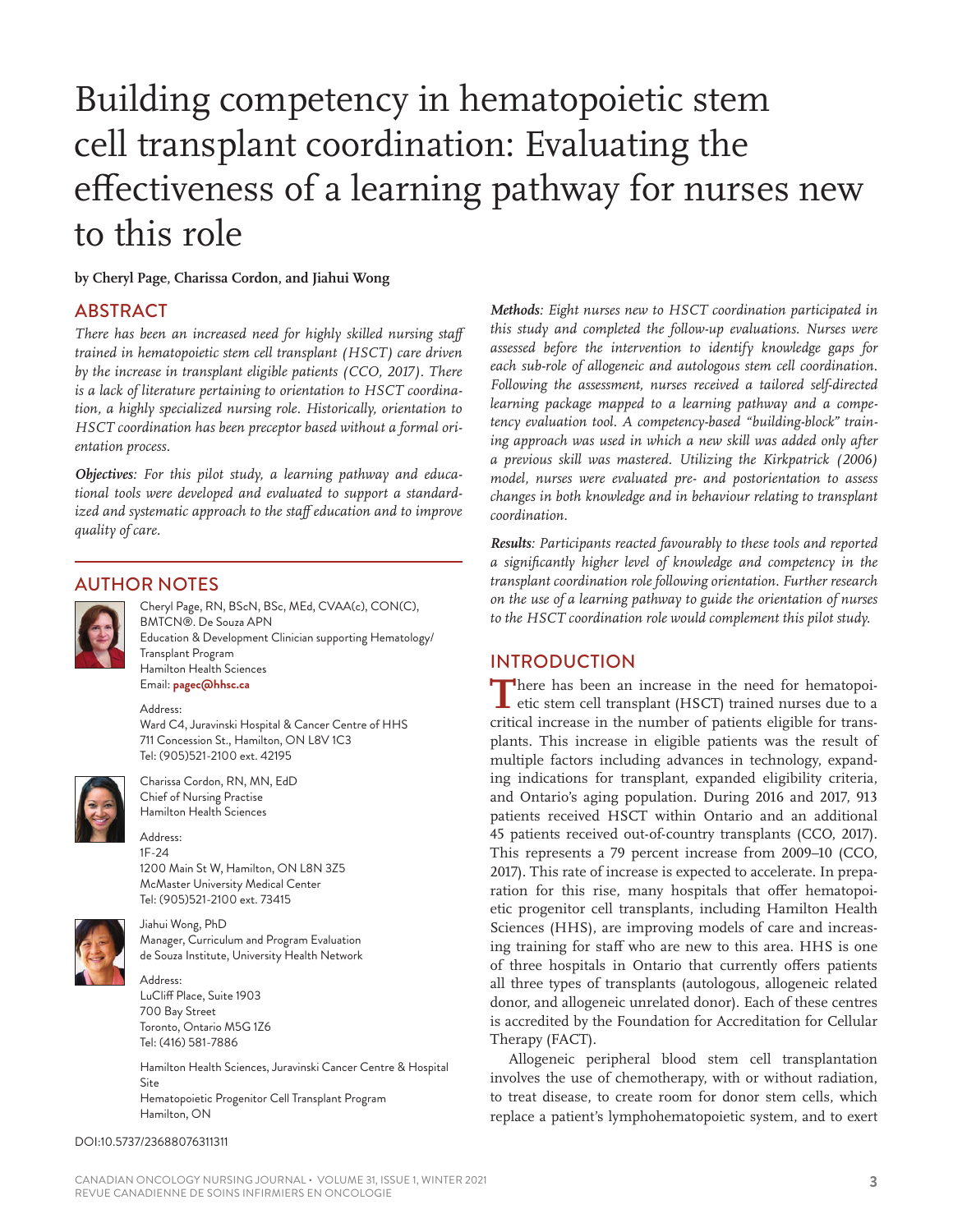a graft versus leukemia effect on tumour cells to prevent relapse (Ezzone, 2013). In allogeneic HSCT, there is a separate donor and recipient for the hematopoietic progenitor cells. Autologous peripheral blood stem cell transplantation involves a rescue of patients' own hematopoietic stem cells from the effects of chemotherapy on their bone marrow. The patient has their stem cells collected and cryopreserved and then receives high-dose chemotherapy, which destroys their bone marrow. They subsequently receive their own stem cells back to restore hematopoietic function. This treatment allows the patient to be able to tolerate, haematologically, larger doses of chemotherapy than they could without the stem cell rescue (Ezzone, 2013). In autologous HSCT, the patient is both the donor and the recipient of the hematopoietic progenitor cells. A transplant coordinator is a highly specialized nursing role requiring an understanding of hematological diseases, related treatments, and the trajectory of care for this patient population. The allogeneic transplant coordinator arranges the activities related to the patient's transplant, taking into consideration the patient's plan of care and standards including baseline recipient and donor testing within 30 days of the infusion date. The coordinator must be aware of quality of care standards from FACT and provincial Cancer Care Ontario (CCO) benchmarking. Transplant coordination requires specialty trained nurses to enact this role. It is important that these nurses are appropriately orientated to their new role to effectively provide this unique patient care. Currently there is a gap in the literature exploring orientation practices for the HSCT coordination role.

The purpose of this study was to explore if a learning pathway would effectively support the competency-based orientation process for nurses new to the transplant coordination role at HHS. This orientation program is learner focused rather than instructor focused and guided by the learning pathway. This study focused on exploring the nurses' perception of a learning pathway, supported by a learning package and competency evaluation tool, during orientation to the transplant coordination role in the cellular therapy program at HHS. The research questions for the study were:

- 1. To what degree did the participants react favourably to the learning pathway?
- 2. To what degree did the participants acquire the knowledge regarding how to fulfill the role of transplant coordinator?
- 3. To what degree did the participants apply what they learned about transplant coordination in their new role?

Transplant coordination is an area that has not historically had a formalized learning pathway to guide orientation. At HHS, learning pathways were developed to provide a framework to assess learning needs of staff new to this area and to ensure that all necessary educational components are met. These pathways, informed by CANO (2002) practise standards and FACT standards, facilitate care for stem cell transplant patients by supporting staff new to the areas of both allogeneic and autologous stem cell transplant coordination. A self-directed learning package and competency evaluation tool for each sub-role of allogeneic and autologous stem cell coordination supports the pathways. The role of the learning packages is to help guide a nurse new to this area and serve as an adjunct to their learning assessment and plan. The role of the competency evaluation tool, completed by the learner in consultation with their preceptor and unit educator, is to provide a method to document and assess attainment of key competencies necessary in HSCT coordination.

# REVIEW OF LITERATURE

Methods of orientation in the medical field were reviewed, as there is a lack of literature examining orientation to the nursing role of transplant coordination. Schumacher & Risco (2017, p. 596) define competency as "an explicitly designed statement that encompasses a single or set of measurable or observable performances." Competency-based education has been the standard in the medical field for more than 20 years (Boyd et al., 2018). Greet et al. (2014) found that when new staff knew the criteria they were measured against, as is found in competency-based evaluation, they performed much better if these contained both practical and theoretical knowledge. The competency tool for the transplant coordination staff included the role and identified resources to which the new learner is expected to refer regarding the theoretical knowledge for that skill. Schumacher and Risco, (2017) note that shift from content- to competency-based orientation is outcomes based and relies on a "building-block" approach in which one skill is mastered then another is added; this approach allows a preceptor to be able to identify areas for which a new learner may require more support. As the role of transplant coordinator requires baseline disease-specific, content-based orientation, the learning package was developed to help guide the novice nurse with identifying learning needs and to provide resources in addition to specific training on transplant coordination processes and flow.

Milgore et al. (2017) note that comprehensive learning pathways improve employee satisfaction, increase morale, and promote staff retention. Johnston and Ferraro (2001) explain that a systemic and comprehensive clinical orientation is essential, and a pathway provides a framework for this orientation. A framework for orientation allows the new learner and preceptor to plan the focus of skill acquisition within specified timeframes utilizing criteria. If criteria are not met within specified timeframes, this can identify areas where a new learner is struggling (Johnston & Ferraro, 2001). The unit's educator can work with the new learner and their preceptor to build a plan to close these gaps. Bumgarner and Biggerstaff (2000) view a learning pathway as a road map to guide a new learner and their preceptor; they note that learning pathways promote critical thinking, reduce reality shock in new roles, and increase both job satisfaction and retention. The effectiveness of incorporating a learning pathway to guide new learners is well established. Combining a learning pathway with competency-based learning promotes a design to prepare learners new to the transplant coordinator role and allow them to move beyond the novice role effectively.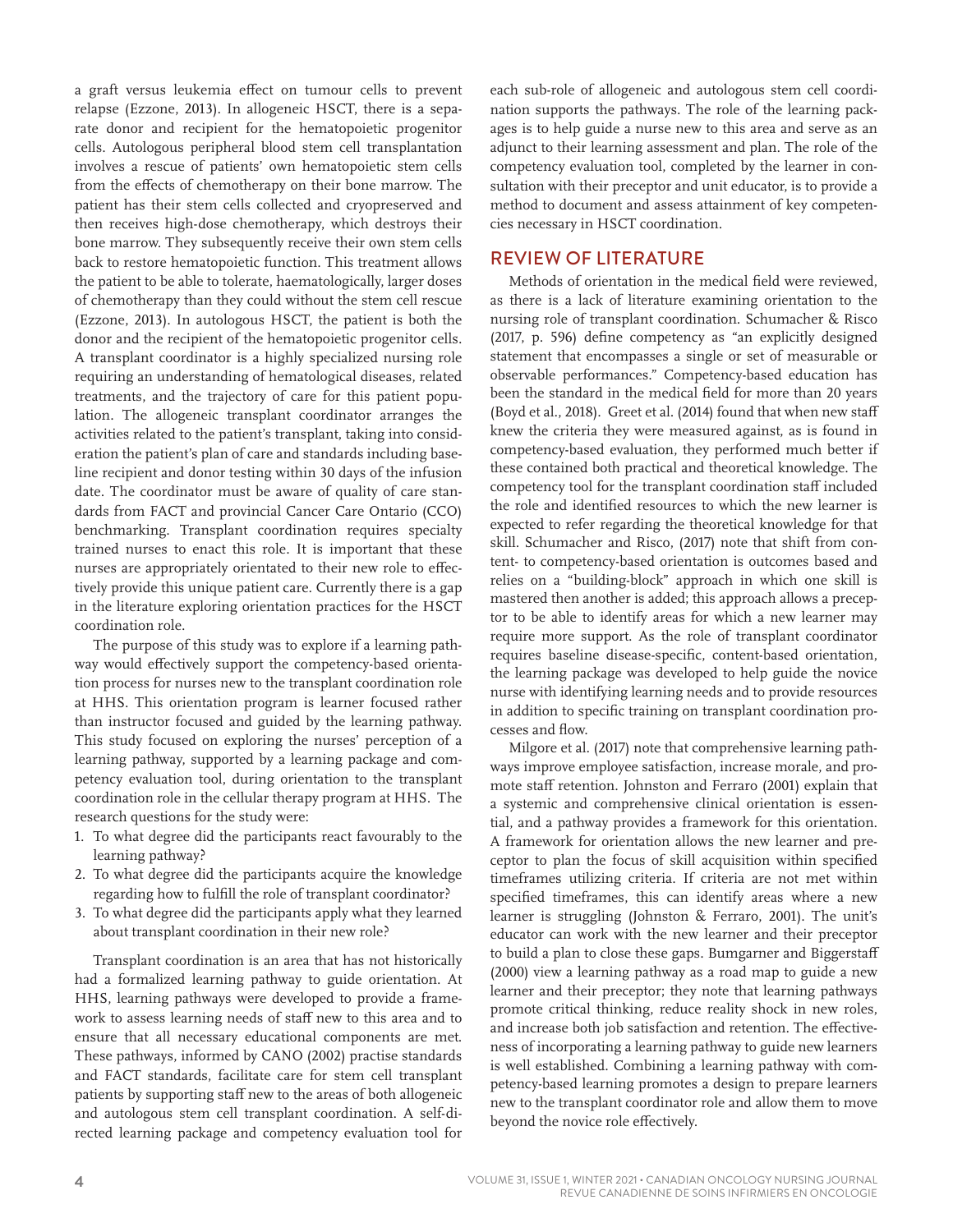# DEVELOPMENT OF THE LEARNING PATHWAY

Historically, the orientation program to the HSCT coordination role at HHS was solely preceptor-based without identified competencies, formal timelines, or an identified process to learn the various steps involved within this role. To build structure into the orientation to this role the learning pathway, supported by a learning package and a competency evaluation tool, was developed with input from experienced transplant coordination nurses. The complex process of transplant coordination was divided into multiple steps. As the novice nurse completes a step, and as they feel comfortable performing the tasks within this step, they move onto the next step. Each

**Figure 1.** *Allogeneic Coordination Learning Pathway*

step incorporates time for the learner to observe their preceptor within the role and then for the learner to perform the roles with varying degrees of assistance. The learner gradually works more independently until they can complete a particular process with minimal to no assistance. The time to progress through various steps in the pathway varies based on learner needs as assessed in collaboration with the preceptor, although recommended timeframes exist to guide the learner's progression. The new learner maintains a competency evaluation tool, in consultation with their preceptor, tracking completion for each step in the pathway. Suggested resources and measurable outcomes support each step in the tool. The allogeneic (Figure 1) and the autologous coordination role (Figure 2) each have separate learning pathways.

# **Orientation Pathway to Novice Allogeneic Transplant Coordinator**







# **Orientation Pathway for Autologous Transplant Coordinators**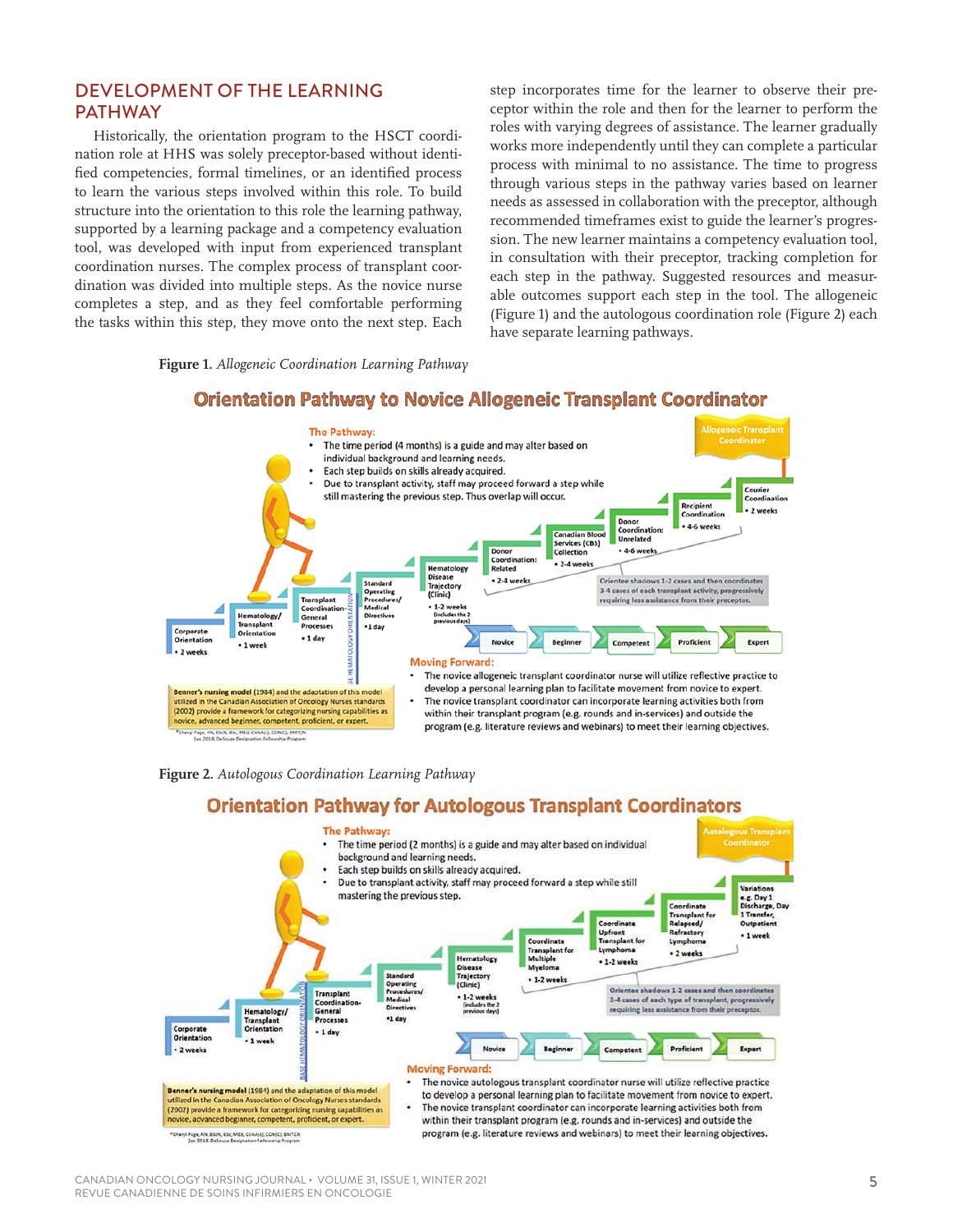Benner's nursing model (1984) and the Canadian Association of Oncology Nurses standards (2002) provide a framework for categorizing nursing capabilities from novice, to advanced beginner, to competent, to proficient, and to expert. Benner's model (1984) acknowledges the roles both knowledge acquisition and practical skill gained through experience play in the education of a nurse. When an expert hematology nurse transitions to a new role such as a transplant coordinator, they revert to a lower competency level on Benner's model (1984) for that new role. A nurse may move through these stages faster in this new role if the nurse has transferable skills related to this area. The new transplant coordinator learning pathway is designed to prepare the nurse to move through these stages of competency.

The levels of Benner's model (1984) include novice, advanced beginner, competent, proficient and, ultimately, expert. In adapting Benner's model (1984) to the transplant coordination role, a novice nurse has conceptual understanding, minimal clinical experience, and limited knowledge of transplant coordination; the novice nurse seeks assistance when making clinical decisions. An advanced beginner nurse has conceptual understanding, minimal clinical experience, and some knowledge of transplant coordination; the advanced beginner nurse has limited exposure to clinical situations, but can identify normal findings (Benner, 1984). A competent nurse has conceptual understanding and is clinically experienced with skill performance; the competent nurse has had varied exposure to many situations, can identify normal and abnormal findings, can prioritize, and can manage complex situations (Benner, 1984). A proficient nurse has conceptual understanding, proficient performance, is clinically experienced, and can make quick and accurate clinical judgments; the proficient nurse has extensive exposure in most situations, can prioritize and can anticipate potential assessment changes (Benner, 1984). An expert nurse can synthesize and apply information, is highly skilled clinically, and has an extensive and well-developed knowledge; an expert nurse has extensive exposure with deep understanding of the situation, can rapidly and consistently identify actual and potential assessment changes, and can rapidly prioritize situations under all conditions (Benner, 1984).

# **METHOD**

This study utilized a quasi-experimental non-equivalent time-series research approach using a convenience sample of participants.

#### **Participants**

The sample included nurses orientating to the transplant coordination role at HHS. During the period of this study, eight nurses completed orientation to either the allogeneic or the autologous transplant coordination role, all of which consented to take part in the study. If a nurse had orientated to a transplant coordination area in the past, allogeneic or autologous, and are now being orientated to the other stream, they were included in the study. This constitutes enrolment of 100% of this target population. Recruitment for this study included an information session explaining the intervention, and for those interested in the study, an informed consent obtained by a staff member skilled in obtaining informed consent and not involved in the operations of the coordination team.

The participants had a vast difference in nursing experience ranging from four to 30 years of nursing experience in hematology, with an average of 14 years. Hematology background experience included various work settings including inpatient care, outpatient care, apheresis unit, and outpatient clinic. Five of the participants orientated to the role of autologous transplant coordination and three to allogeneic transplant coordination. Two of the participants in this study had been orientated previously to the autologous coordination role and now were orientating to the allogeneic coordination role. None of the participants had previously orientated to the allogeneic role.

#### **Intervention**

Nurses were orientated using the learning pathway, competency evaluation tool, and learning package. The nurses were aware these tools would be utilized in the orientation process whether they decide to participate in this study or not. Staff participating in the study completed a preorientation and postorientation evaluation. The learning pathway was introduced as a guide for the orientation process. The staff received the learning package to facilitate knowledge transfer specific to the new role. A competency evaluation tool recorded and tracked the learner's progress.

#### **Measurements**

The Kirkpatrick model (2006) used in this study as a framework to evaluate training effectiveness, looks at four levels of evaluation. Level one of this model evaluates the degree to which participants reacted favourably to the training (Kirkpatrick, 2006). Level two evaluates the degree to which the participants acquired the intended knowledge, skills, and/or attitudes based on their participation in a training (Kirkpatrick, 2006). Level three evaluates the degree to which the participants applied what they learned during the training to their job (Kirkpatrick, 2006). Level four evaluates the degree to which the targeted objectives or outcomes occurred because of the training (Kirkpatrick, 2006). This final level was not formally evaluated in this study.

The evaluation on the effectiveness of the training program utilized surveys adapted from the Kirkpatrick model (2006). The surveys assessed Kirkpatrick (2006) evaluation levels one, two and three. It was beyond the scope of this study to measure level four, results-based outcomes, of the transplant coordination role.

#### *1) Level One: To what degree did the participants react favourably to the learning pathway?*

A satisfaction survey rated the ease of use of the learning pathway, the value of the information in the learning package, and the comprehensiveness of the competency evaluation tool. A five-point Likert-type scale was used with '0' indicating strongly disagree with each statement and '5' indicating strongly agree. This survey was administered immediately after the completion of the orientation program.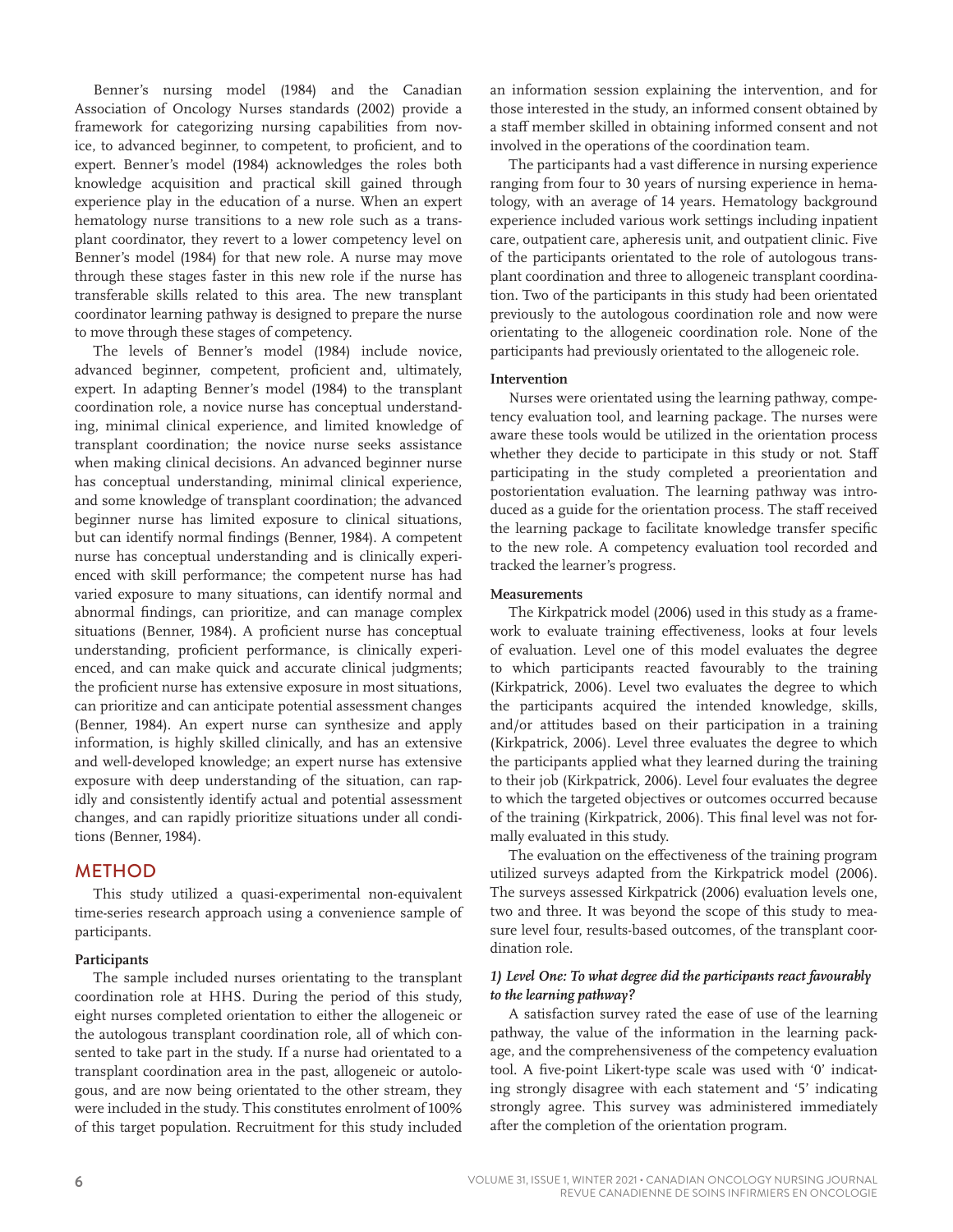#### *2) Level Two: To what degree did the participants acquire the knowledge of how to fulfill the role of transplant coordinator?*

Extent of knowledge about transplant coordination was assessed as a baseline preintervention and postintervention. A survey on self-reported knowledge covered four areas of the transplant process: how a HSCT is completed, how a HSCT fits into a patient's trajectory of care; the patient flow during a HSCT, and the coordination flow during a HSCT. Additionally, learners were asked in the survey to rate the value of the learning pathway, the learning package, and the competency evaluation tool in guiding their orientation. A five-point Likert-type scale was used with '0' indicating very low value with each statement and '5' indicating very high value. The learners completed the survey prior to the start of their orientation and immediately following completion of the orientation period.

#### *3) Level Three: To what degree did the participants apply what they learned about transplant coordination?*

A change in behaviour related to transplant coordination was assessed preintervention and postintervention. A survey on self-reported behaviour covered three areas of transplant coordination care: ability to provide patient education on the HSCT process, ability to coordinate the HSCT, and competency level based on Benner's (1984) model. A five-point Likerttype scale was used with '0' indicating very low ability with each statement and '5' indicating very high ability.

# STATISTICAL ANALYSIS

A five-point Likert-type scale captured the participant's responses. There is debate regarding the use of a parametric analysis of Likert-like data versus a non-parametric analysis method (Sullivan & Artino, 2013). Halter (2017) and Harpe (2015) state that the data resulting from a Likert-like scale of five points or higher is a measured, scaled difference between the response choices, thus the data can be considered continuous. Sullivan and Artino (2013) recommend comparison of means, as used in a *t*-test, rather than modes, as utilized in a signed rank test, for Likert-type data, as these parametric tests are more robust for Likert-type data than non-parametric if the sample size is at least 5 to 10 observations. Meek et al. (2007) extensively compared the parametric t-test to the non-parametric Wilcoxon signed rank test utilizing Likert-like data and found the *t*-test to have a higher power, even for very small sample sizes.

A parametric two-tailed paired t-test analysis assessed the difference between the mean scores, before and after the educational intervention. As an exploratory pilot study, a twotailed test can help determine the effectiveness of using a learning pathway to guide orientation program of a nurse new to transplant coordination. The content areas in each of the Kirkpatrick levels of evaluation were tested separately. Level one, reaction to the training program, was only measured post the intervention. For level two (knowledge) and level three (behaviour), the participant was asked the same questions pre- and postcompletion of the learning pathway. The means of these scores were compared to evaluate if any change had occurred.

The field of transplant coordination nursing is a sub-specialty of nursing in the already highly specialized area of hematology nursing. Majhail et al. (2015) reviewed the models of care at 85 stem cell transplant centres in the United States and found an average of four transplant coordinators at each site. Hertzog (2008) recommends that for pilot studies, at least 10% of the population is needed. Due to the small number of coordinators in any given HSCT centre, the required sample size needed to be higher than 10% to gauge statistical significance of the results. Israel (2003) states that one approach to mitigate sampling errors and increase precision with small populations is to take a census, utilizing the entire population as the sample. In our study, we obtained 100% of the new staff orientating to the coordinator role. Therefore, the results of this pilot study demonstrate significant impact of our intervention at HHS and results can be used to inform further studies at other centres.

# RESULTS

Eight staff consented to participate in the study and all eight staff completed the study. There was not a significant correlation with preassessment  $(r = 0.61, p = .112)$  or postassessment  $(r = 0.42, p = .304)$  of transplant coordination nursing competency and years of experience in hematology. There was also not a significant correlation with preassessment (*r* = 0.19, *p* = .677) or postassessment (*r* = 0.30, *p* = .513) of transplant coordination nursing competency and experience in a previous different coordination role.

# **First Level of Evaluation: Reaction**

The first level of evaluation measured the degree to which the participants of the study reacted favourably to the learning pathway and the related education supports (intervention). The postintervention survey was completed by all eight of the participants. The results indicate that 100% of participants reacted favourably to the learning pathway such that 37.5% (3/8) of the participants strongly agreed and a further 62.5% (5/8) agreed that the learning pathway was easy to follow. The survey also found that 75% (6/8) of the participants strongly agreed and a further 25% (2/8) agreed that the learning package included valuable information and resources. Additionally, 62.5% (5/8) of participants strongly agreed and a further 37.5% (3/8) agreed that the competency-based evaluation encompassed all aspects of the role.

#### **Second Level of Evaluation: Knowledge**

A paired-samples *t*-test was conducted to evaluate the impact of the educational intervention on the staff's scores for four areas of knowledge. For self-reported rating on knowledge of how transplants are performed, there was a statistically significant increase in these scores from the preevaluation  $(M = 3.5, SD = 0.53)$  to the postevaluation  $(M = 4.5, SD = 0.53)$ ,  $t(7) = 3.74$ ,  $p = .007$ . The eta-squared statistic  $(0.7)$  showed a large effect.

For self-reported rating on knowledge of the transplant role in the patient's trajectory of care, the improvement was also significant from the preevaluation ( $M = 3.25$ ,  $SD = 0.46$ ) to the postevaluation (M = 4.63, SD = 0.52), t(7) = 7.51, *p* < .001, eta squared equals 0.9.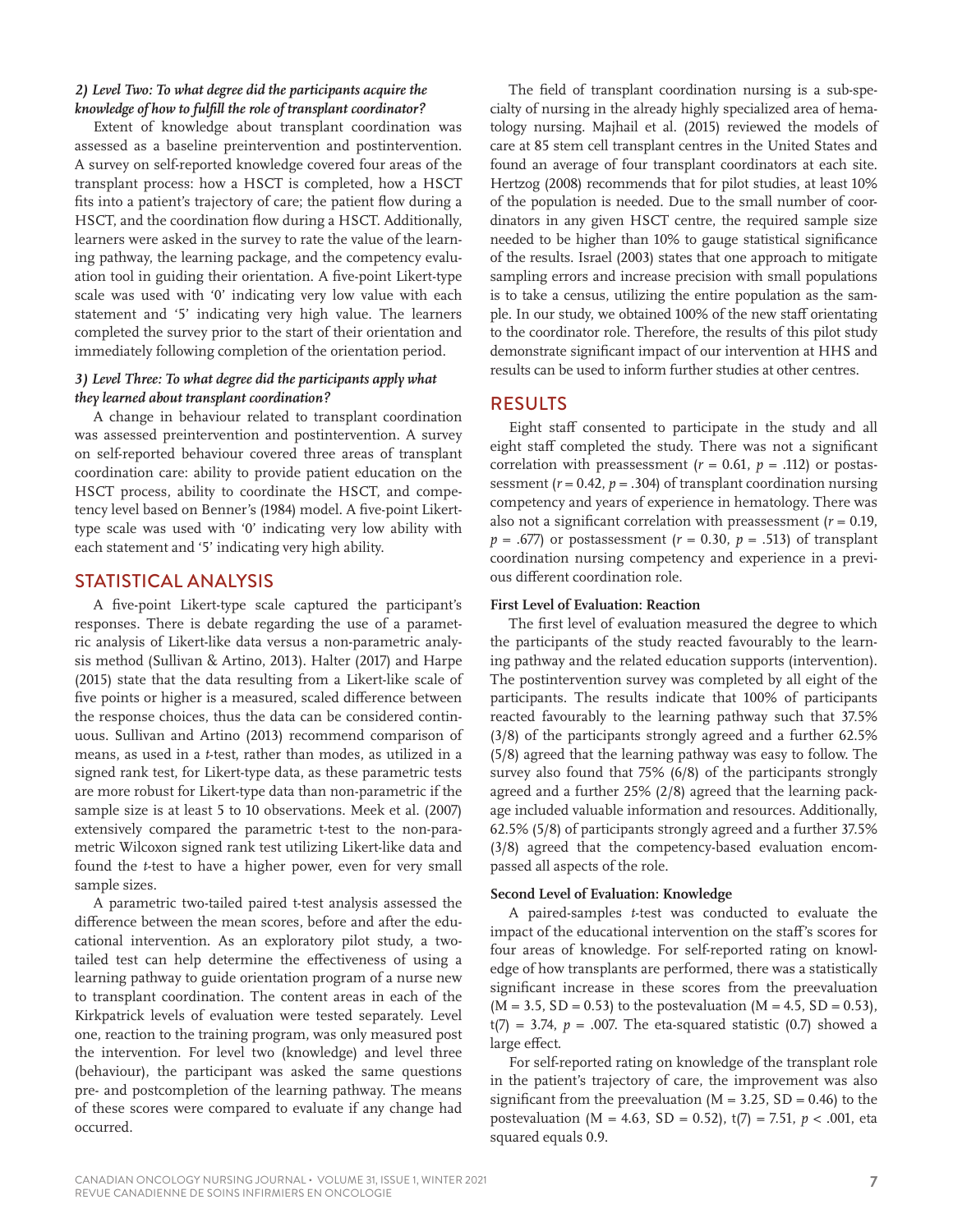For self-reported rating on knowledge of the patient flow during the transplant process, there was a statistically significant increase in these scores from the preevaluation  $(M = 2.88$ ,  $SD = 0.64$ ) to the postevaluation (M = 4.50, SD = 0.53),  $t(7) = 6.18$ ,  $p < .001$ , eta squared equals 0.8.

For self-reported rating on knowledge of the transplant coordination flow during the transplant process, the increase in these scores was significant from the preevaluation ( $M = 1.75$ ,  $SD = 0.71$ ) to the postevaluation ( $M = 4.38$ , SD = 0.74), t(7) = 9.98, *p* < .001, eta squared equals 0.9.

Within the knowledge assessment, the learners were asked to rate pre- and postintervention how they felt the learning pathway and the supporting resources, a learning package and competency assessment form, helped to guide their orientation. For self-reported rating on value of the learning pathway, there was no change from the preevaluation  $(M = 4.63)$ , SD = 0.52) to the postevaluation ( $M = 4.63$ , SD = 0.52), t(7) = 0,  $p = n.s.$  The self-reported rating on value of the learning package also showed no change from the preevaluation  $(M = 4.75)$ ,  $SD = 0.46$ ) to the postevaluation (M = 4.88, SD = 0.35), post evaluation,  $t(7) = 0.55$ ,  $p = n.s$ . For self-reported rating on value of the competency evaluation tool, there was not a statistically significant increase in these scores from the preevaluation ( $M = 4.75$ ,  $SD = 0.46$ ) to the postevaluation ( $M = 4.50$ ,  $SD = 0.53$ , post evaluation),  $t(7) = 0.80$ ,  $p = n.s$ .

On the preassessment, the participants rated the potential value of the pathway as high, with 37.5% agreeing and 62.5% strongly agreeing that the pathway would help guide their orientation. The postassessment had the same results with the participants rating the actual value of the pathway as high. Likewise, for the supporting documents, 25% agreed and 75% strongly agreed that the learning package would guide their orientation. In the postevaluation, this rose further as 12.5% agreed and 87.5% strongly agreed that the learning package would guide their orientation. This increase, however, was not a statistically significant one. For the competency assessment tool, 25% agreed and 75% strongly agreed that this tool would help guide their orientation prior to orientation. The postassessment saw a decrease to 50% agreed and 50% strongly agreed, but this was not a statistically significant change. The participants anticipated that the learning pathway and supporting tools would help guide their orientation and this view did not change following orientation.

#### **Third Level of Evaluation: Behaviour**

A paired-samples *t*-test was conducted to evaluate the impact of the educational intervention on the staff's scores for three behaviours. For self-reported rating on ability to provide patient education on the transplant process, there was a statistically significant increase in these scores from preevaluation  $(M = 2.63, SD = 1.06)$  to postevaluation  $(M = 4.88, SD = 0.35)$ ,  $t(7) = 6.15$ ,  $p < .001$ . The eta-squared statistic  $(0.8)$  showed a large effect.

For self-reported rating on ability to coordinate each step of the transplant process, there was a statistically significant increase in these scores from preevaluation  $(M = 1.75)$ , SD = 0.71) to postevaluation ( $M = 4.75$ , SD = 0.46), t(7) = 11.22, *p* < .001. The eta-squared statistic (0.9) showed a large effect.

For self-reported rating of nursing competency based on Benner's Model, there was a statistically significant increase in these scores from preevaluation ( $M = 1.75$ ,  $SD = 0.71$ ) to postevaluation (M = 3.50, SD = 0.93), t(7) = 7, *p* < .001. The etasquared statistic (0.9) showed a large effect.

# **DISCUSSION**

In this pilot study on a HSCT coordinator orientation program, the participants reacted favourably to the learning pathway and to the supporting learning package and competency evaluation tool (Figure 3). In assessing the role of demographics on the results, it was found that neither years of previous experience in hematology nor experience in a different coordination role had a significant effect on competency levels prior to or following the intervention. This is likely due to the unique nature of these roles. All the participants had some



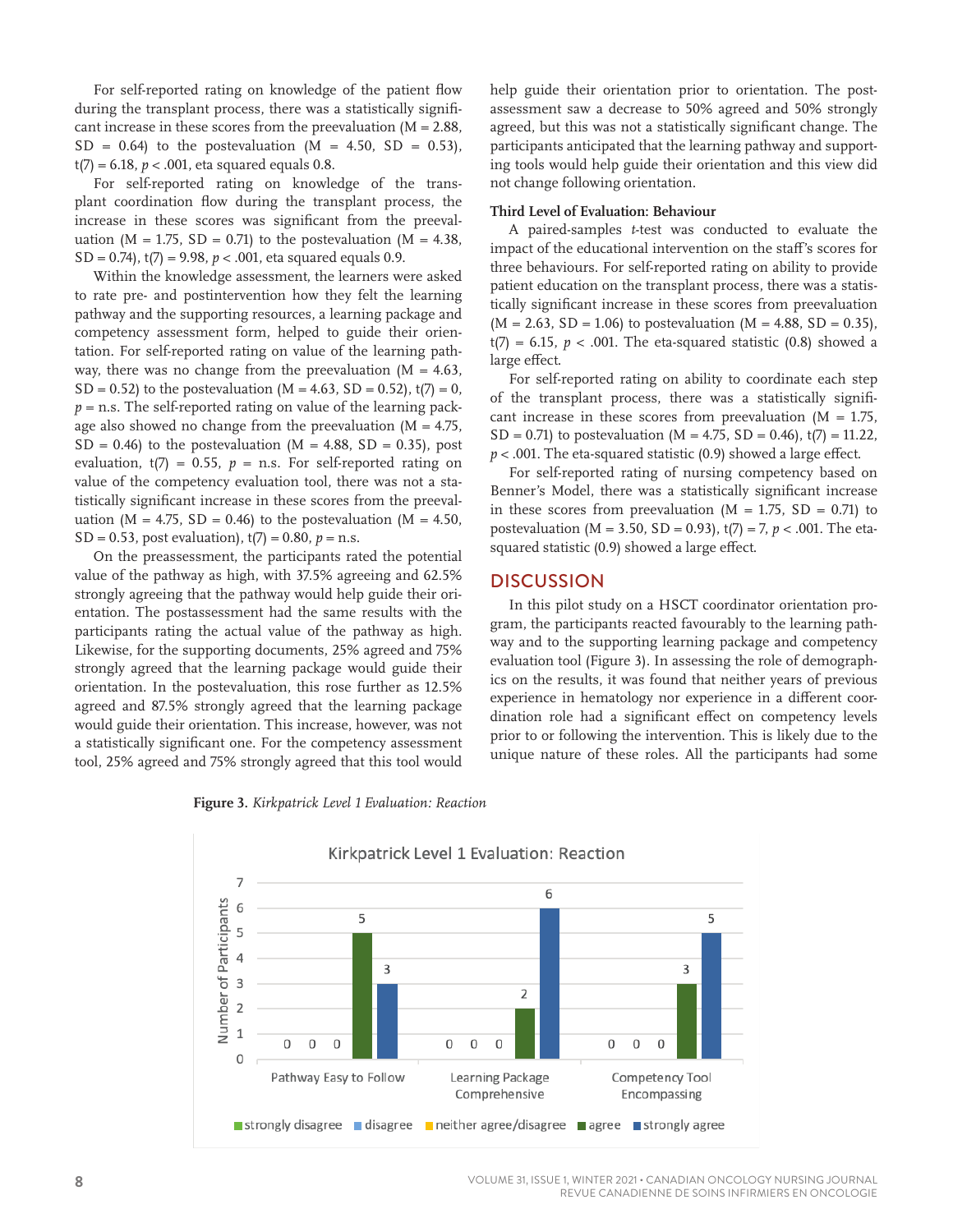level of hematology nursing experience. Therefore, there was very little variance. If participants had no experience at all in this area, the results might be different.

The results of this study showed a significant shift in knowledge in key areas required for HSCT transplant coordination including: how a HSCT is completed, how a HSCT fits into a patient's trajectory of care, the patient flow during a HSCT, and the coordination of care for the donor and recipient during a HSCT (Figure 4). Examining the effect of the orientation program resources on the knowledge acquisition, the learners rated the expected value before orientation and the actual value after orientation of the learning pathway as high (Figure 5). The learners rated the potential value of the learning package high before orientation and even higher after orientation (Figure 5). The learners rated the potential value of the competency evaluation tool as high both pre- and postorientation (Figure 5). There was not a statistically significant difference of the value placed on these resources pre- and postorientation. One plausible explanation is that the expectation of the learning pathway, learning package and competency tool was already high at baseline, leaving very little room to improve (a phenomenon known as "ceiling effect"). This topic could warrant additional investigation.

There was a significant shift in behaviour pre- and postorientation, as demonstrated by an increase in three key areas of transplant coordination care: ability to provide patient education on the HSCT process, ability to coordinate the HSCT, and in nursing competency level based on Benner's





Kirkpatrick Level 2: Knowledge Pre and Postintervention

**Figure 5.** *Rating of the value of the learning pathway, learning package, and competency evaluation tool pre- and postorientation*



# Value Placed on the Learning Pathway and Tools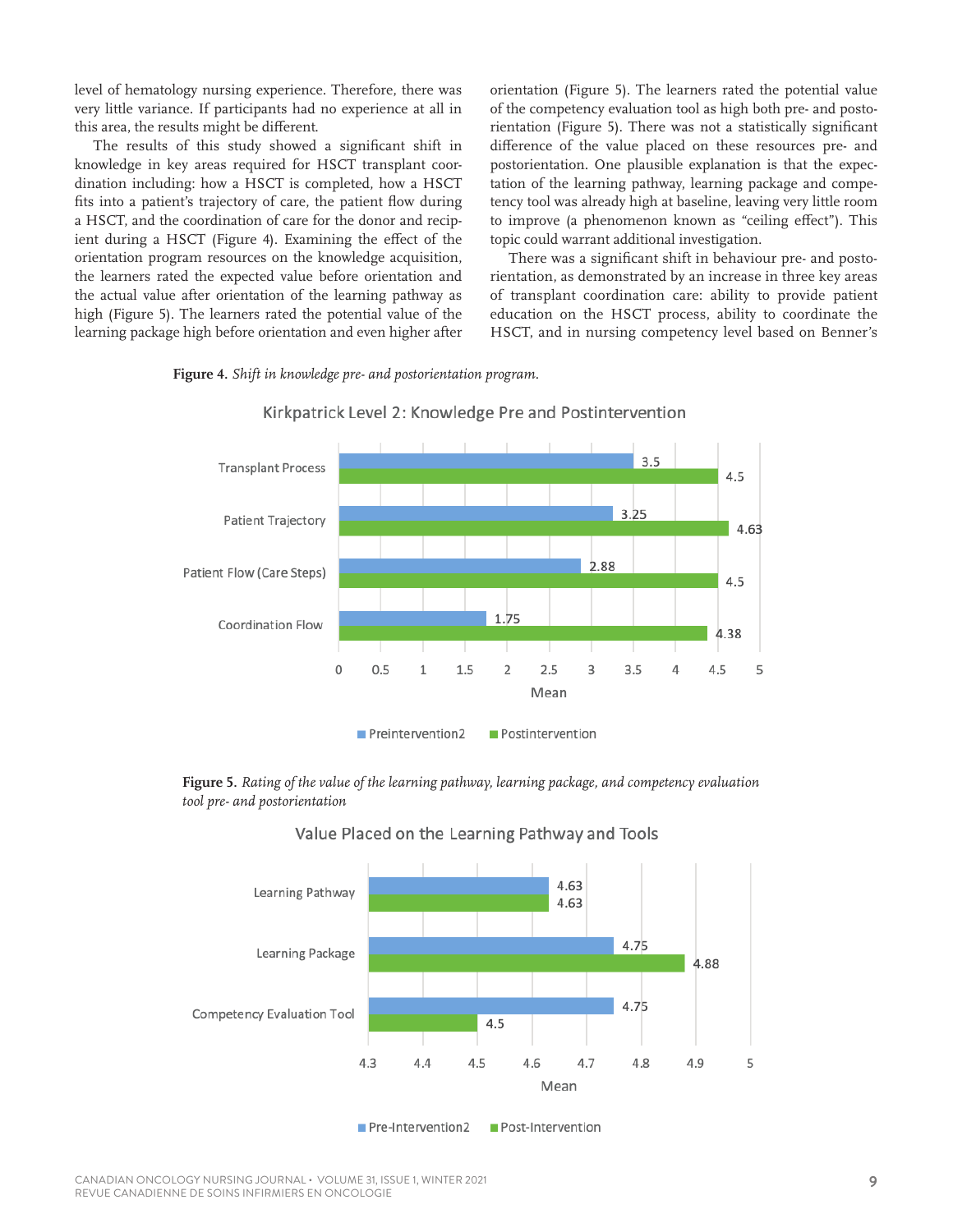model (1984) (Figure 6). The learners mostly scored themselves as novice or advanced beginner preorientation (Figure 6). Post orientation, most of the learners scored themselves as competent (Figure 7). The new HSCT coordinators will continue to advance through the stages of Benner's (1994) model as they gain further experience in their coordination role.

#### **Limitations**

There are a few limitations in this study. The fourth level of evaluation in the Kirkpatrick model (2006), which looks at the degree to which outcomes were affected based on the intervention, was not included in this study. Examining the impact of the orientation program on measurable outcomes within the HSCT would make a more robust study. However, as there are multiple factors that play a role in outcomes for this complex area, it would be difficult to isolate an effect directly related to orientation of the coordination staff. Further methods to strengthen the study could include additional evaluation of the participants four to six months following orientation to measure sustainability of knowledge and skills. The addition of a qualitative component to the evaluation could elicit an in-depth understanding of the participant's perceptions about the benefits of the orientation program over time.

Other factors could influence the learner's increase in knowledge and behaviour pre- and postorientation. Examples include preceptor factors or other continuing educational activities that a learner initiates on her own during this orientation period. Further studies evaluating the use of a learning pathway in HSCT orientation would assist in clarifying this.

This study utilized self-reporting for gathering data. Selfreporting can lead to bias, as respondents tend to inflate responses (Leggett et al., 2016). To help mitigate this effect, the study utilized the same survey questions pre- and postintervention and analysed the magnitude of change of over time. In addition, the survey was anonymous to reduce potential effects of peer pressure.

#### **Figure 6.** *Shift in behaviour pre- and postorientation program*



# Kirkpatrick Level 3: Behaviour Pre- and Postintervention

**Figure 7.** *Change in Benner's Model competency stage pre- and postorientation program.*



# **Benner's Model Stage**